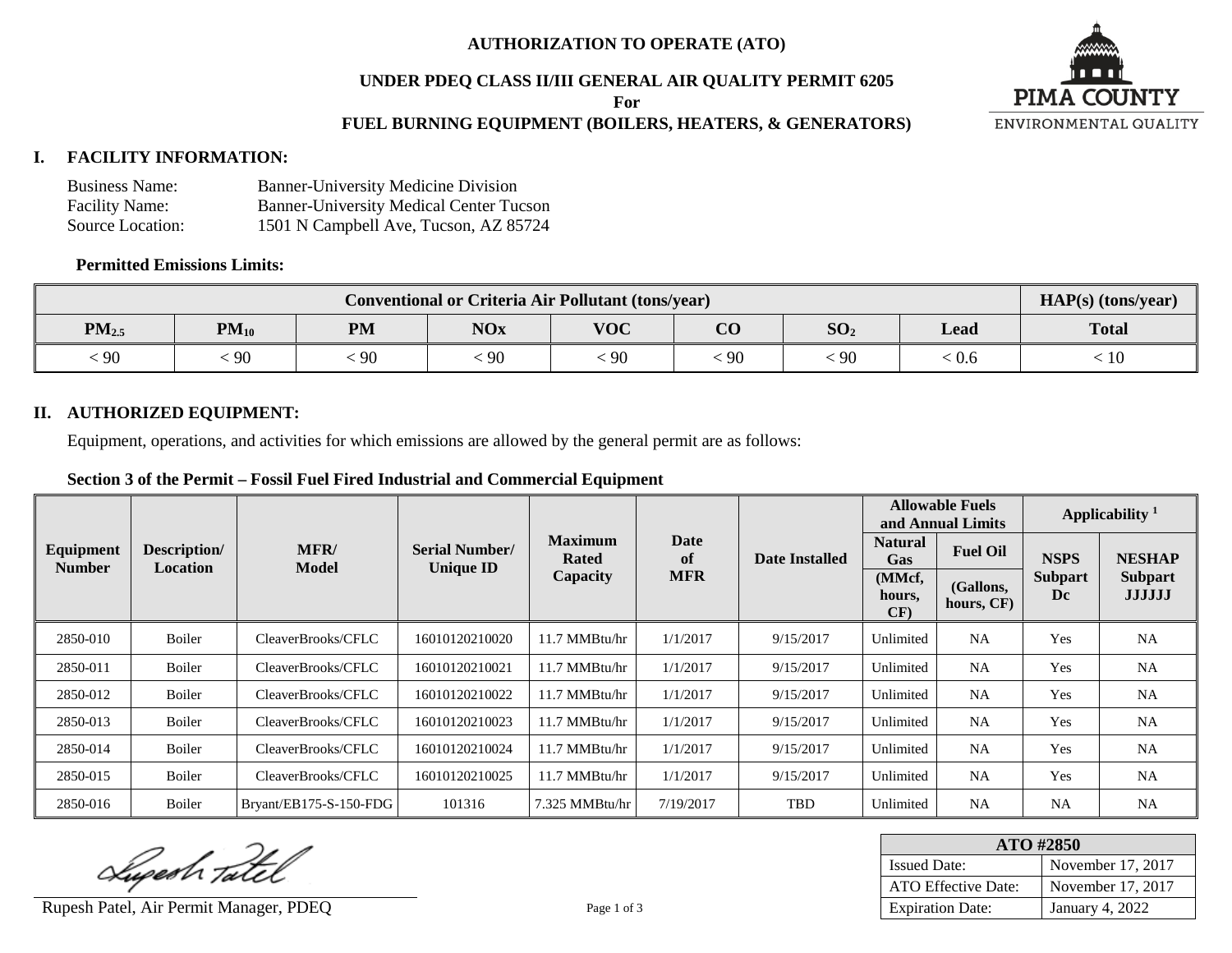#### **AUTHORIZATION TO OPERATE (ATO)**

#### **UNDER PDEQ CLASS II/III GENERAL AIR QUALITY PERMIT 6205**

**For**

# **PIMA COUNTY**

ENVIRONMENTAL QUALITY

#### **FUEL BURNING EQUIPMENT (BOILERS, HEATERS, & GENERATORS)**

**Equipment Number Description/ Location MFR/ Model Serial Number/ Unique ID Maximum Rated Capacity Date of MFR Date Installed Allowable Fuels And Annual Limits Applicability** <sup>1</sup> **Natural Gas Fuel Oil NSPS Subpart Dc NESHAP Subpart JJJJJJ (MMcf, hours, CF) (Gallons, hours, CF)** 2850-017 | Boiler | Bryant/EB175-S-150-FDG | 101321 | 7.325 MMBtu/hr | 7/19/2017 | TBD | Unlimited NA | NA NA

 $<sup>1</sup>$  The Permittee must submit a significant revision to revise the ATO and meet applicable NESHAP subpart JJJJJJ work practices (tune-ups), notification, and reporting requirements for applicable boilers</sup> that switch to fuel oil use and become subject to Subpart JJJJJJ in the oil firing subcategory as defined in 40 CFR 63.11237. The revision will be subject to a 5 day public comment period.

#### **Section 4A of the Permit – Non-NSPS/Non-NESHAP ICE (***Emergency Designated Engines***):**

| Equip. No. | Description/<br><b>Location</b> | MFR/<br><b>Model</b> | <b>Serial Number/</b><br><b>Unique ID</b> | <b>Maximum Rated</b><br>Capacity | Date of<br><b>MFR</b> | Date<br><b>Installed</b> | Limitation <sup>1</sup> | <b>Allowable Fuels</b> |
|------------|---------------------------------|----------------------|-------------------------------------------|----------------------------------|-----------------------|--------------------------|-------------------------|------------------------|
| 2850-002   | Generator                       | Kohler/125R0ZJ71     | RG6076T142231                             | 66 hp                            | 1/1/1990              |                          | 100 hours               | Diesel                 |
| 2850-003   | Generator                       | Kohler/20R0ZJ71      | T04039D347342                             | 66 hp                            | 1/1/1991              |                          | 100 hours               | Diesel                 |
| 2850-004   | Generator                       | Caterpiller/3512     | 24Z05178                                  | 1482 hp                          | 1/1/1993              |                          | 100 hours               | Diesel                 |
| 2850-005   | Generator                       | Caterpiller/3412     | 24Z05181                                  | 1482 hp                          | 1/1/1993              | $\overline{\phantom{0}}$ | 100 hours               | Diesel                 |
| 2850-006   | Generator                       | Caterpiller/3512     | 1KZ02231                                  | 1603 hp                          | 1/1/2005              |                          | 100 hours               | Diesel                 |

<sup>1</sup> The run hours are limited to maintenance testing and readiness checks. There is no limit on hours of operation during true emergencies. Permittee may also demonstrate compliance with the operational limitation by limiting the amount of fuel fired in the unit.

Superh Tatel

 $\overline{a}$ Rupesh Patel, Air Permit Manager, PDEQ Page 2 of 3 Page 2 of 3 Expiration Date: January 4, 2022

| ATO #2850               |                   |  |  |  |  |
|-------------------------|-------------------|--|--|--|--|
| <b>Issued Date:</b>     | November 17, 2017 |  |  |  |  |
| ATO Effective Date:     | November 17, 2017 |  |  |  |  |
| <b>Expiration Date:</b> | January 4, 2022   |  |  |  |  |